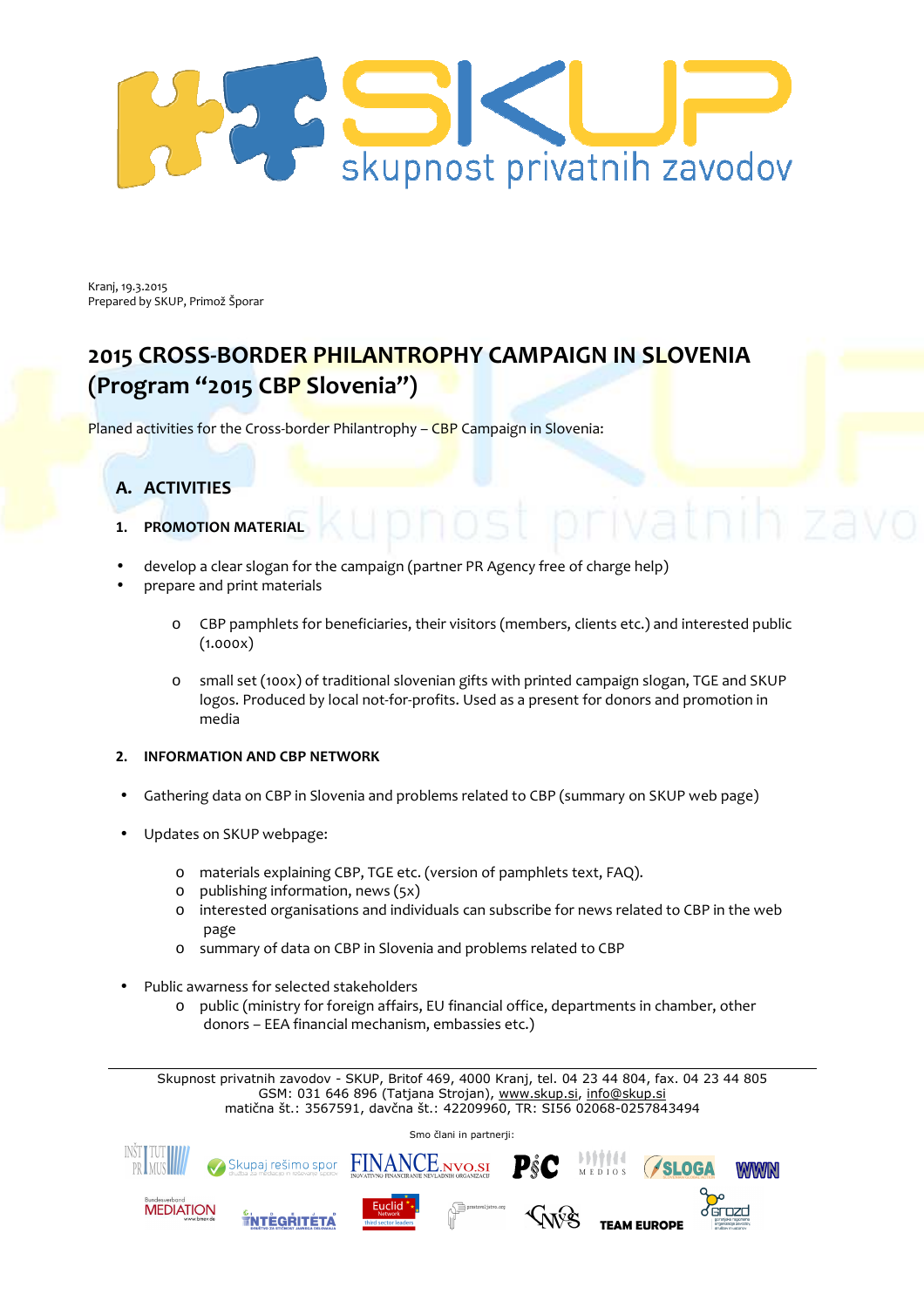

- o communication with possible donors from Slovenia (chamber of commerce, individual larger exporter, slovenian association of managers etc.)
- unformal CBP network

### **3. MEDIA COVERAGE**

Starting with two media sponsors (objective 6-10 media coverages):

- newspaper Dnevnik d.d. and
- not-for-profit NGO »Studio 12« covering NGOs and CSOs in Slovenia

Focus on finding journalists that would publish articles on problems/opportunities related to CBP.

### **4. WORK WITH BENEFICIARIES**

- o preparation of short questionarre on beneficiaries contacts with possible CBP donors
- o selection of potential partners from 0,5% network already existing (50 selected organisations based on geographical, organisational type, contacts with foreign guests, members, partners etc.)
- o sending them questionarre
- o analyse the results
- o sending them materials (post)
- o visit interested partners (25 visits)
- o counselling and aditional information for beneficiaries
- o support to partners while approaching foreign donors
- o link to Impact Tourism program
	- sending materials to tourists organisations
	- present CBP and TGE to 5 organisations working with guests from abroad (tourists and congress organisers etc.).
- o link to Impact Gaming program

### **5. EVENT PARTICIPATION**

- o presenting CBP and TGE on events
- o selected 5 bigest events, conferences etc. organised by others
- o preparation of presentation and presentation, follow up

### **6. EVENT ORGANISATION**

- 1. Evening event in Ljubljana (DPlac, Dunajska 20)
	- o present the results of questionarre
	- o presentation of CBP, TGE etc.
- 2. CBP topic within 5th Social economy Days in Slovenia (October 2015)\*

*\* Possibility to organise separate conference on CBP, if agreement with CNVOS and Ministry for Foreign Affairs would be reached on possible financing (larger event).*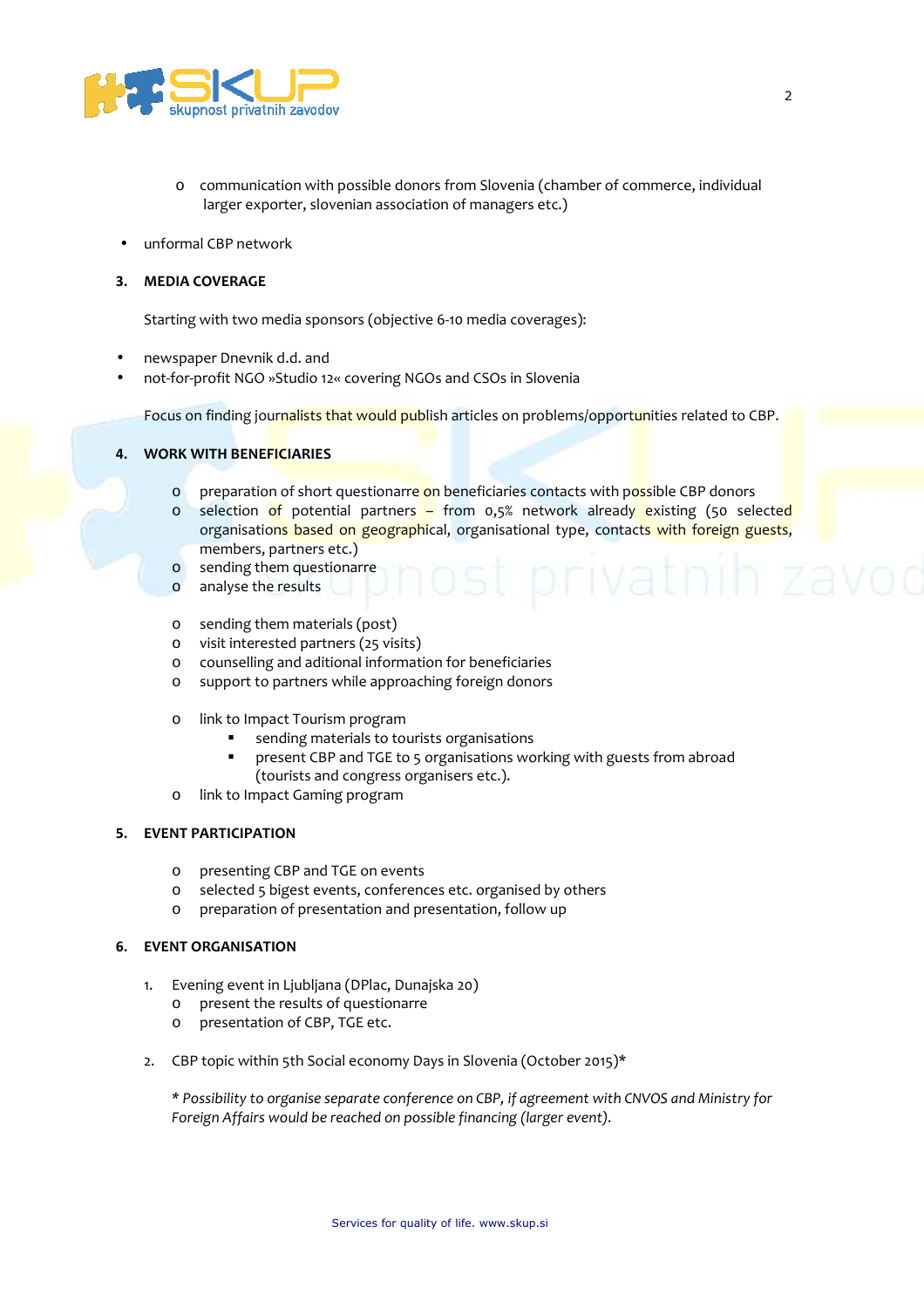

# **B. PARTNER ORGANISATIONS**

- 1. SKUP
- 2. TGE
- 3. Sklad 05 Foundation for Social Investment

## **C. TEAM**

SKUP and Fund 05 »2015 CBP Slovenia« team:

| Urška Križnar | - program co-manager                                            |  |  |
|---------------|-----------------------------------------------------------------|--|--|
|               | Zena Škerjanec - program assistant, organisation of events etc. |  |  |
| Jaša Krese    | - project assistant, financial field                            |  |  |
| Primož Šporar | - project manager                                               |  |  |

# **D. COSTS**

|                  | Category                                                                               | Specification                                           | <b>EUR</b> | <b>Remarks</b> |
|------------------|----------------------------------------------------------------------------------------|---------------------------------------------------------|------------|----------------|
| $\overline{1}$ . | Staff costs 1 – normal work                                                            | 150h, 15 EUR/hour                                       | 2.250      |                |
| 2.               | Staff costs $2 -$ demanding<br>work                                                    | 50h, 20 EUR/hour                                        | 1.000      |                |
| $\overline{3}$ . | Travel costs                                                                           | 30 travels, app.<br>100km per travel/0,36<br>EUR per/km | 1.000      |                |
| 4.               | Events costs                                                                           | 250 EUR<br>750 EUR October                              | 1.000      |                |
| 5.               | Printing costs                                                                         | 1.000 x 0,5 EUR                                         | 500        |                |
|                  | Total 1                                                                                |                                                         | 5.750      |                |
| 6.               | Material costs,<br>administrative costs, post<br>costs, phones, other<br>smaller costs | 15%                                                     | 860        |                |
|                  | <b>Total</b>                                                                           |                                                         | 6.610      |                |

\* not included costs of TGE participation in the October 2015 event

### **E. TIMETABLE**

- 9 months
- start in April 2015
- end December 31<sup>st</sup> 2015

Primož Šporar SKUP CEO  $\sqrt{\frac{2}{n}}$  $\sqrt{2}$ 

Services for quality of life. www.skup.si